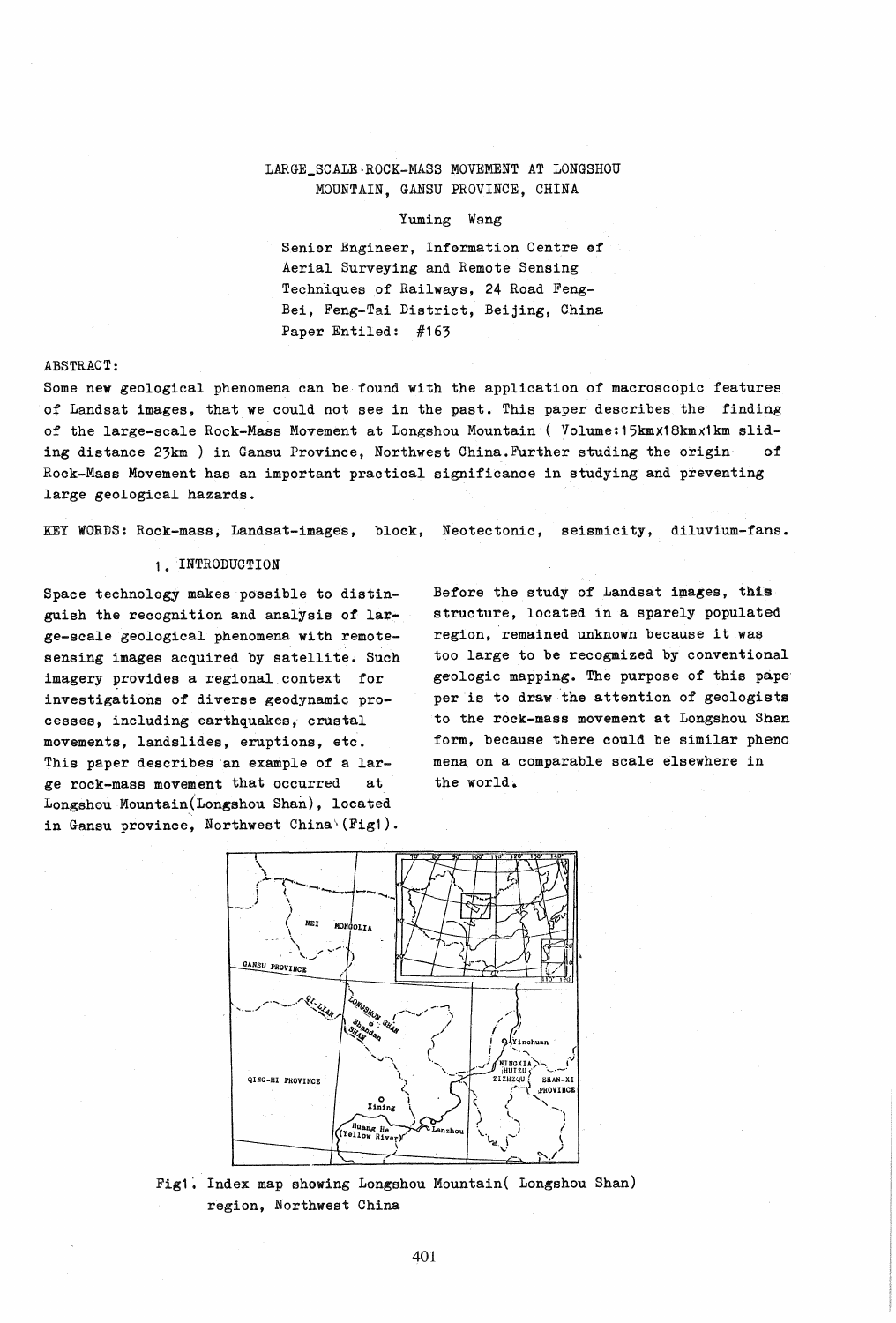## 2. ROCK-MASS MOVEMENT AT LONGSHOU MOUNTAIN

It can be seen from the Landsat images ( Fig2.), Longshou Mountain, is a range that trends approximately  $300^{\circ}$  and has a width of about 10km; it ranges between 2,500-3,000m in elevation(a.s.l.), With and a local relief of 200- 1,600m. The Landsat images clearly shows a rhombusshaped gap about 15km long and 18km wide in the middle of this mountain range.Correspondingly, about 23km north of this gap, is an isolated rhombus-shaped hill named "Tao-Hua-La-Shan", Which has a local relief essentially the same as that for Longshou Mountain (200-1,600m). Thus, in terms of shape and size, this hill closely matches the rhombus-shaped gap of Longshou Mountain. Moreover, in addition to the match in morphology, the stratigraphy and structures, including faults, also indicate a close correspondence between Tao-Hua-La-Shan and Longshou Mountain(Fig.2). A reasonable interpretation of these observations is that the hill Tao-Hua-La-Shan represents a detached block(15kmx18km X1km) that slid more 23km to the north; this large "Rock-Mass Movement" in turn created the conspicuous gap in Longshou Mountain.



Fig 2. Landsat image,clearly showing the rhombus-shaped gap in Longshou Mountain, the location and sliding direction of the detached rhombus-shaped rock-mass (Tao-Hua-La-Shan).

Landsat image: NASA.U.S.ERTS, 070CT75, E-2258-03151-701, 1975

3. REGIONAL GEOLOGY, TECTONICS, AND SEISMICITY

Before we can determine the cause of the rock-mass movement described above, we need to consider the stratigraphy, structure, neotectonics, and seismicity of the Longshou Shan region(Gansu Province Geological Bureau, 1971. Shandan sheet Geological map scale 1:200,000 and data p. 71-75).

## 3.1 STRATIGRAPHY AND STRUCTURE

Longshou Mountain is a tightly compressed synclinal structure, with a steeply dipping north flank and shallow-dipping south flank, underlain mainly by Paleozoic and Mesozoic rocks and locally, by Proterozoic strata(Sinian strata Z=Pt1 ).The rocks of the Sinian system(Z) and overlying Paleozoic and Mesozoic strata share a structural axis trending about 300°. In addition to the sedimentary rocks, Caledonian granitic rocks, hightly cataclasticed,also occur in the region. Two major fault zones, one trending about 300 and another roughly 350° cut Longshou Mountain, and a number of smaller strike-slip faults are developed within these zones(Fig.3).Relatively wide zones of cataclastic, respectively as much as 10-m across, extend beyond each of the fault zones. Fault movements along the two intersecting fault zones have the cut the rocks in region into rhombus-shaped blocks. The oriention and shape of the detached block of Tao-Hua-La-Shan and the Corresponding gap at Longshou Mountain were Controlled By the two dominant regional fault sets.

### 3.2 NEOTECTONIC. MOVEMENT'S~

Neotectonic movements in the region are well documented in the area south of Long-Mountain (Gansu Geological Bureau data 1971). The gradual tectonic uplift that produced the Longshou range formed largescale diluvium-fans flanking the mountain;<br>the slop of some of these fans exceeds  $10^{\circ}$ . Significant strike-slip movement is evidenced by the 10-km westward migration of the course of the Shandan river(Fig.4). In addition, there are pronounced offsets of the very thick Quaternary detrital de~ posits filling the basin flanking the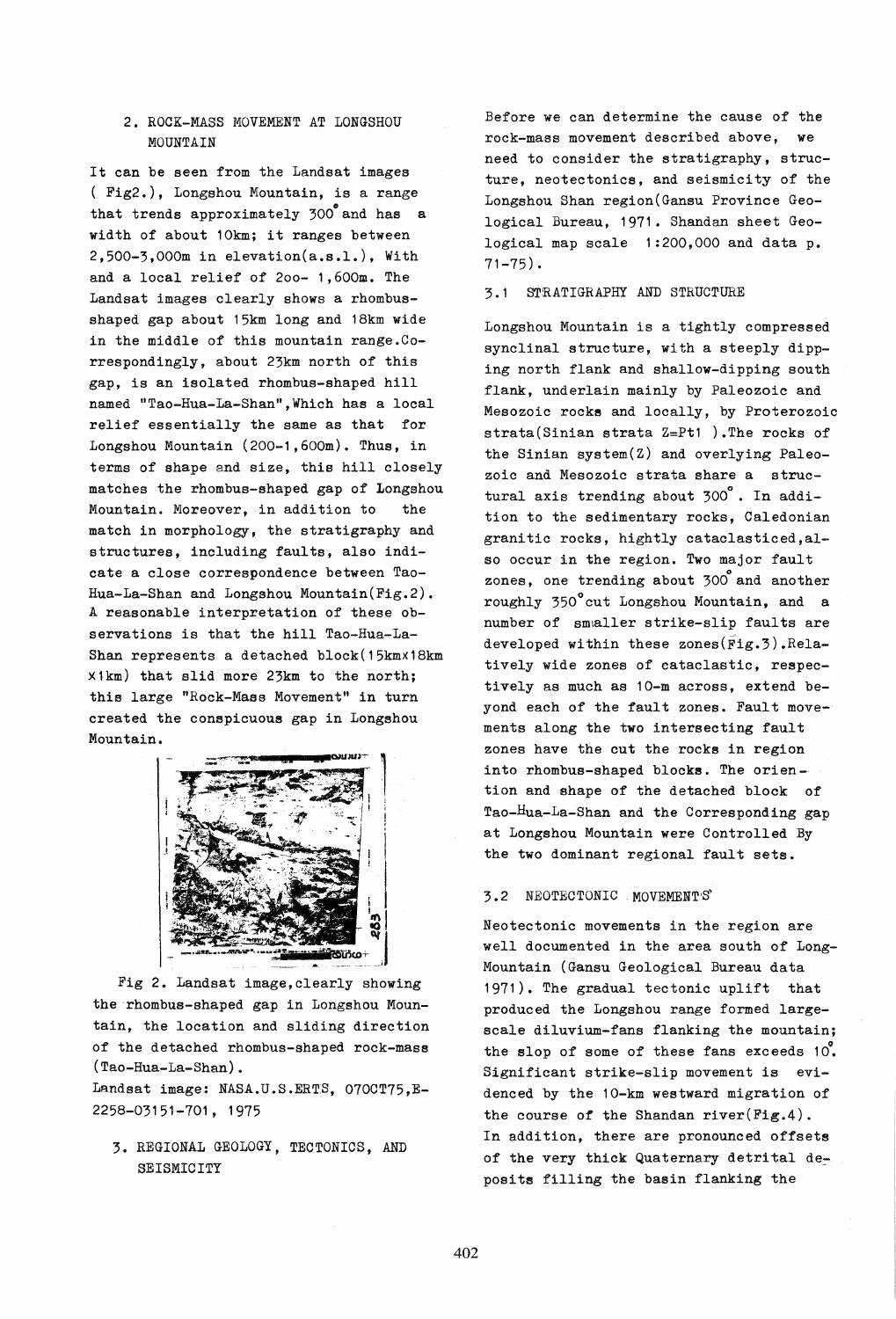

Fig 3. Geologic map of the Longshou Mountain area, showing the principal rock units and faults



Fig **4.** Sketch map showing the westward migration of the Shandan river's by strike-slip fault displacement of about 10-km

range. In summary, abundant geologic evidence indicates strong Neotectonic Move~ ments in the region.

# 3.3 SEISMICITY

Shandan, the county seat of Gansu Province located about 2-km south of Longshou Mountain, has been struck by several historical earthquakes (State Seismological Bu. reau of PRC. 1987 and Li, 1981). In February 11,1954. A magnitude-VI earthquake, followed by hundreds of aftershocks, shook an extensive area(50-kmx40-km) and caused heavy damage to buildings and civil works (most of the city walls, towers, chimneys

and temples were ruined and 20-30 %of the resident houses collapsed, 47 people died and 330 people were injured, and more than 300 livestocks lost lives. Li, 1981). Two fissures, each about 200-m long and as much as 0.2-m wide, appeared south-east of the city as a result of the earthquakes. In addition, an 0.1m-wide, 285-330 trending fissures formed along the trough (Gansu Province Geological Bureau, 1971 .)on both flanks of Longshou Mountain.The north walls of these fissures were downdropped, and the south walls upthrown, with total vertical displacements of 0.2-o.5-m. Furthermore, many radial cracks developed on the moun